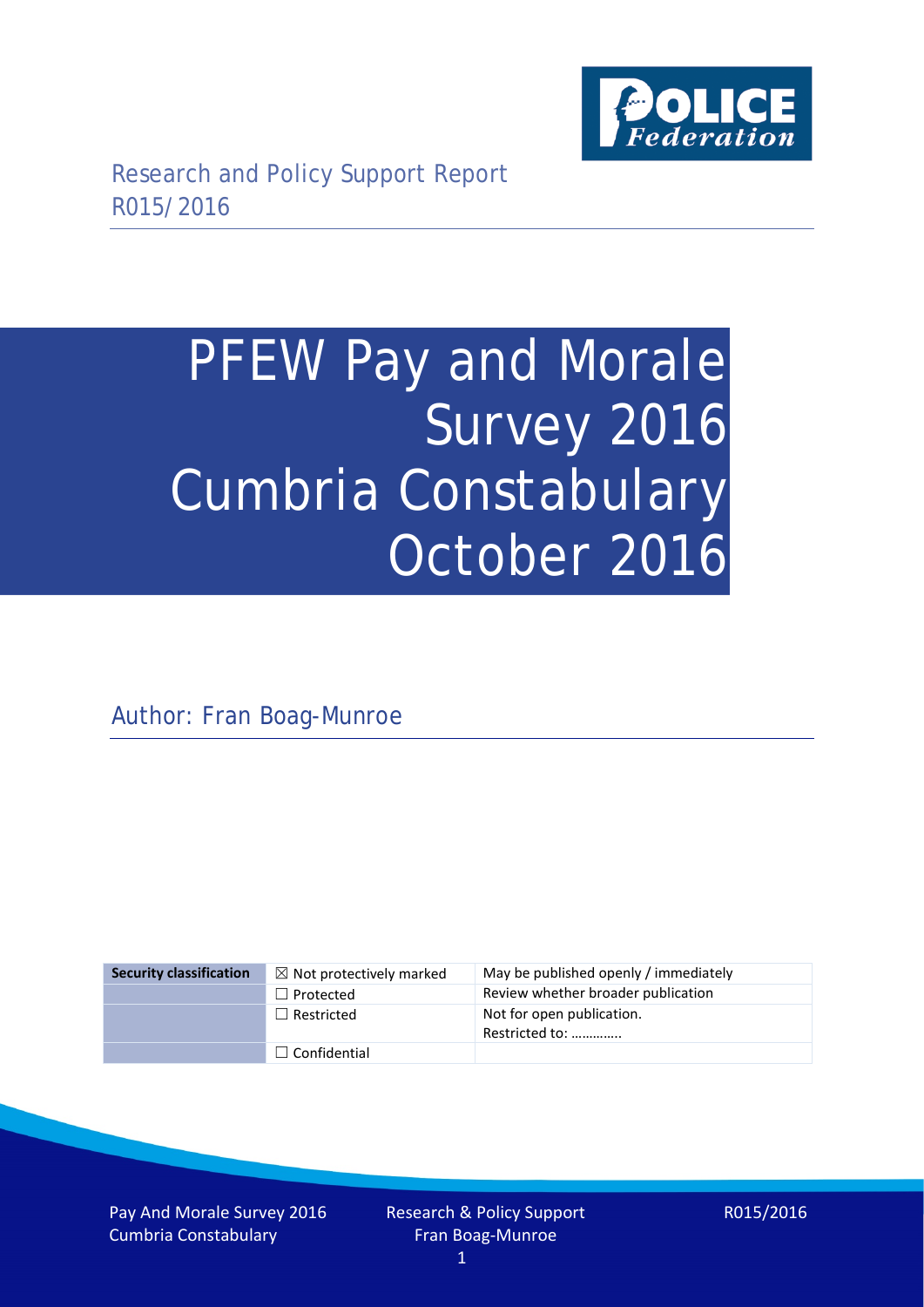## **INTRODUCTION**

This note provides a summary of responses to the PFEW Pay and Morale Survey received from respondents from Cumbria Constabulary in 2016.

Where appropriate, details of average responses for the police service as a whole are also presented, as well as a ranking of Cumbria Constabulary compared to other forces. Where rankings are provided, a ranking of 1 represents the force with the highest percentage of respondents expressing a particular attitude or intention, and a ranking of 42 represents the force with the lowest percentage of respondents expressing a particular attitude or intention<sup>[1](#page-1-0)</sup>. One force was excluded from this ranking because the sample size was considered too low to be representative of the force as a whole (<200 responses). Please be aware that the actual differences between individual rank positions may be quite small and, if used, should be interpreted cautiously.

Graphical summaries are also presented which compare the proportion of respondents expressing a particular attitude or intention in each force to the average for the service as a whole. These graphical summaries indicate either 1) that a force has the same proportion of respondents expressing a particular attitude as the national average or lower; 2) that the force has a higher proportion of respondents expressing a particular attitude than the national average; or 3) that the proportion of respondents expressing a particular attitude in a force is 10% or more higher than the national average.

# **RESPONSE RATE AND RESPONDENTS**

487 responses were received from Cumbria Constabulary, representing a response rate of around 44% (based on March 2016 Home Office figures of officer headcount). The national response rate for the 2016 survey was 35%. Last year's response rate for Cumbria Constabulary was 7%. Please bear this in mind when making comparisons with last year's findings.

Overall 2% of respondents to the survey declined to state which force they belonged to. The responses from these officers have been included within the national data but are excluded from force-level analysis.

67.4% of responses from Cumbria Constabulary were received from male officers and 32.6% of responses were from female officers. 76.9% of respondents were Constables, 17.7% were Sergeants and 5.3% were Inspectors or Chief Inspectors.

<span id="page-1-0"></span> $1$  Rankings have been determined at two decimal places.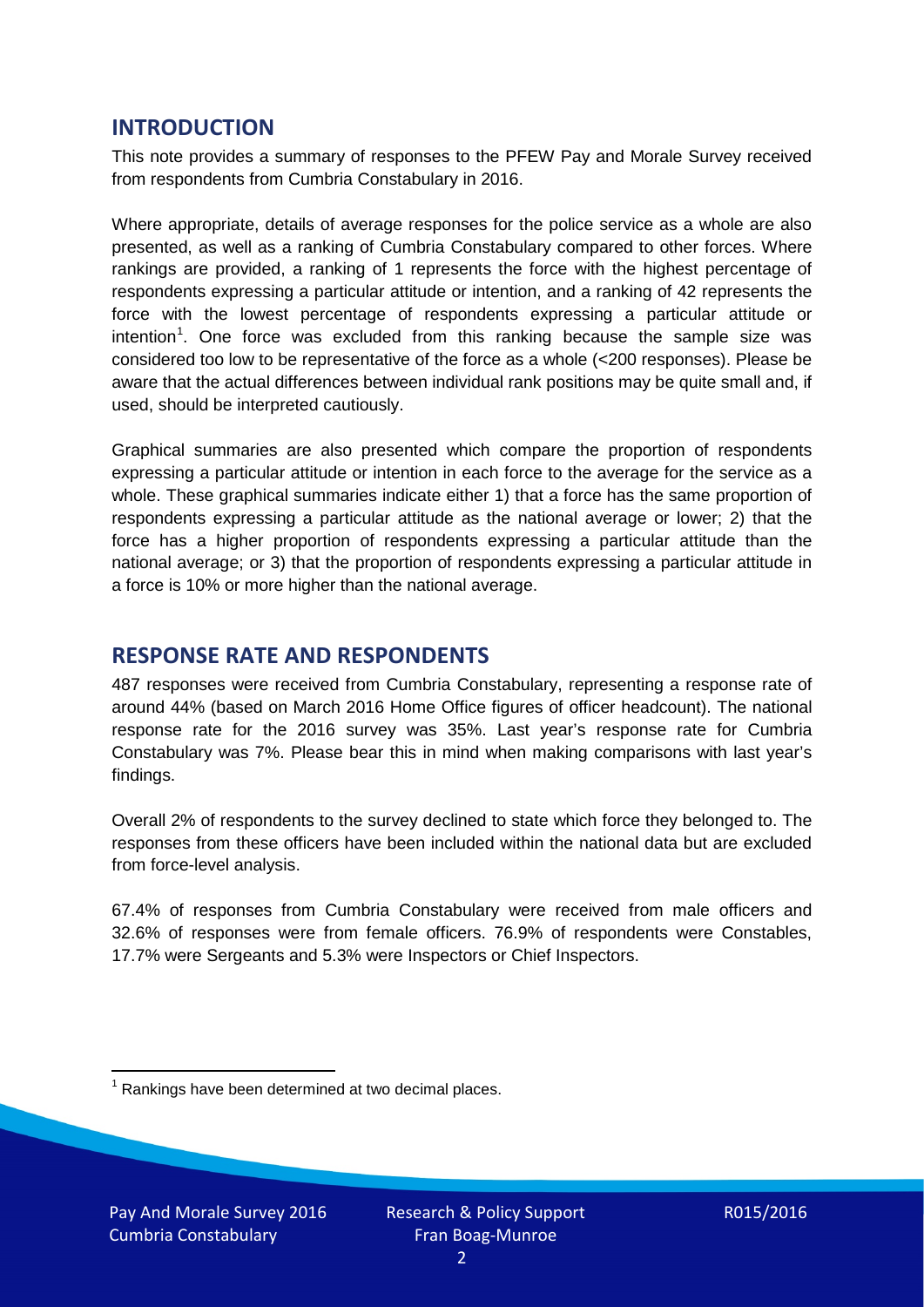## **MORALE**

53.9% of respondents from Cumbria Constabulary told us that their morale is currently low.

Nationally, the proportion of respondents reporting low personal morale ranges from 72.0% at the top ranking force to 41.9% at the bottom ranking force. In terms of the proportion of respondents with low morale, Cumbria Constabulary ranks 19 out of 42, meaning that, compared to Cumbria Constabulary, there are 23 forces with a smaller proportion of respondents reporting low morale.

86.6% of respondents from Cumbria Constabulary felt that morale within the force is currently low.

Across England and Wales as a whole, the proportion of respondents reporting low force morale ranges from 98.8% at the top ranking force to 74.1% at the bottom ranking force. In terms of the proportion of respondents reporting low force morale, Cumbria Constabulary ranks 26 out of 42 forces, meaning that there are 16 forces with a smaller proportion of respondents who feel that morale within their force is low.

Comparison of 2016 and 2015 figures for morale in Cumbria Constabulary are provided in the table below.

|                     | 2016  | 2015  |
|---------------------|-------|-------|
| Low personal morale | 53.9% | 75.3% |
| Low force morale    | 86.6% | 95.9% |

The proportion of respondents in the police service as a whole who said that their morale is low was 55.9%; this compares to 70.1% of respondents to the PFEW Pay and Morale survey in 2016; the proportion of respondents reporting low morale in 2016 was significant smaller than in [2](#page-2-0)015 $^2$ .

The proportion of respondents in the service as a whole who said that morale in their force was low was 89.5%; in 2015, this proportion was 94.6%. Again the difference between 2016 and 2015 was statistically significant<sup>[3](#page-2-1)</sup>.

<span id="page-2-0"></span> $2$ <sup>2</sup> Z= 40.1, p < 0.001

<span id="page-2-1"></span> $3$  Z=25.2, p < 0.001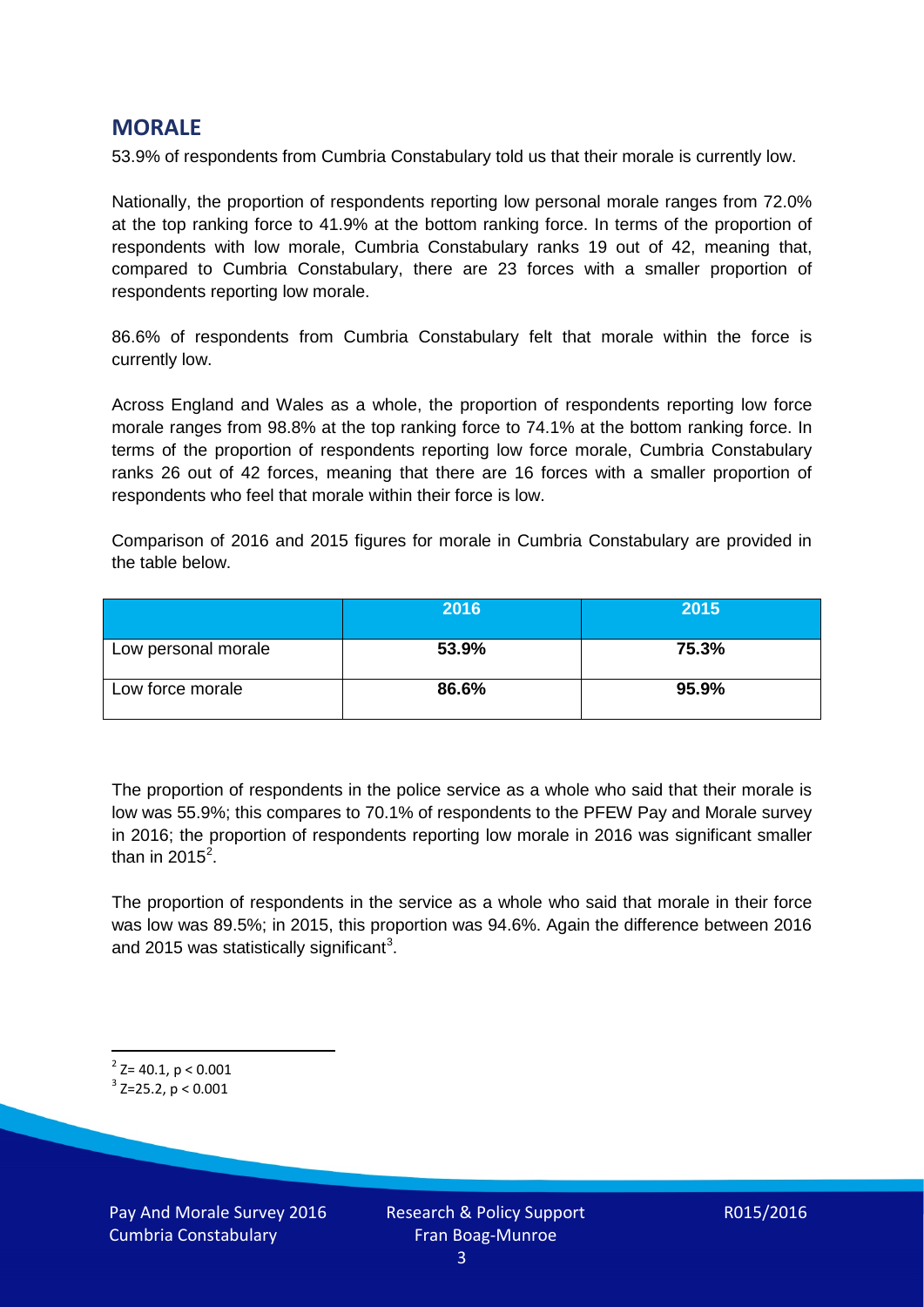*Proportion of respondents reporting low personal morale compared to national average in 2016*



#### *REASONS FOR LOW MORALE*

The survey asked respondents about the factors that had a positive or negative effect on their morale, the table below shows the proportion of respondents in Cumbria Constabulary who said a particular factor has had a negative effect upon their morale compared to the national average.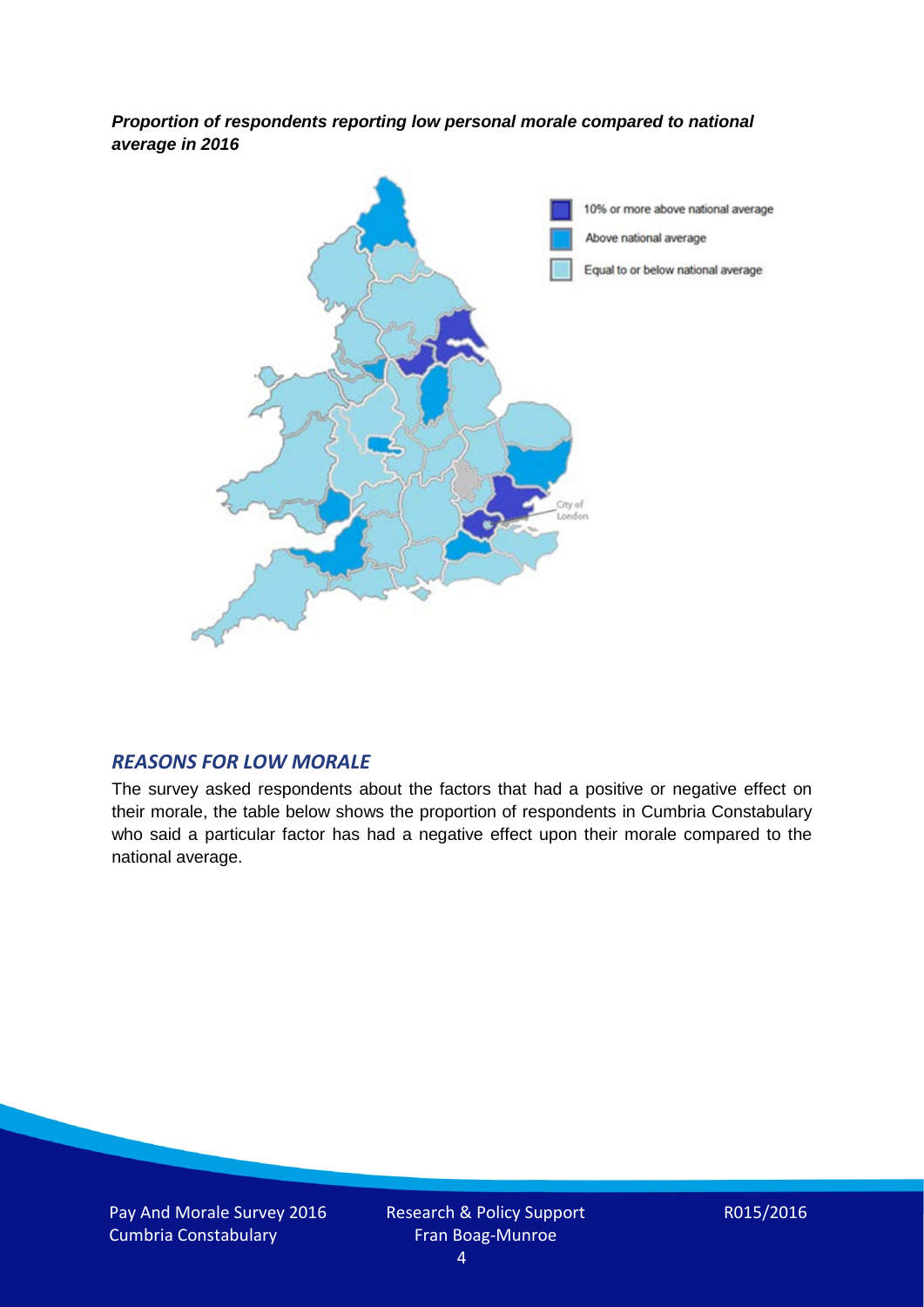| <b>Factor</b>                                  | <b>Negative effect on morale</b><br>(Cumbria Constabulary) | <b>Negative effect on morale</b><br><b>(England and Wales)</b> |
|------------------------------------------------|------------------------------------------------------------|----------------------------------------------------------------|
| Pay and benefits (including<br>pension)        | 64.6%                                                      | 70.9%                                                          |
| Day-to-day job role                            | 41.1%                                                      | 39.9%                                                          |
| Workload and responsibilities                  | 59.1%                                                      | 52.4%                                                          |
| Work-life balance                              | 60.0%                                                      | 58.2%                                                          |
| Opportunities for<br>development and promotion | 32.8%                                                      | 49.9%                                                          |
| Health and wellbeing                           | 53.0%                                                      | 54.3%                                                          |
| How the police as a whole<br>are treated       | 82.7%                                                      | 84.2%                                                          |
| Treatment by senior<br>managers                | 31.0%                                                      | 42.1%                                                          |

# **ATTITUDES TOWARDS THE POLICE**

70.1% of respondents from Cumbria Constabulary said that they would not recommend joining the police to others.

Nationally, the proportion of respondents who said that they would not recommend joining the police to others ranges from 78.6% in the top ranking force to 55.4% in the bottom ranking force. Compared to the other forces in England and Wales, Cumbria Constabulary ranks 18 out of 42; there are therefore 24 forces with a smaller proportion of respondents who say that they would not recommend joining the police to others.

61.9% of respondents from Cumbria Constabulary said that they did not feel valued within the police.

The proportion of respondents who did not feel valued ranges from 79.2% in the top ranking force to 53.1% in the bottom ranking force. In terms of the proportion of respondents who did not feel valued within the police, Cumbria Constabulary ranks 28 out of 42; there are 14 forces with a smaller proportion of respondents who did not feel valued.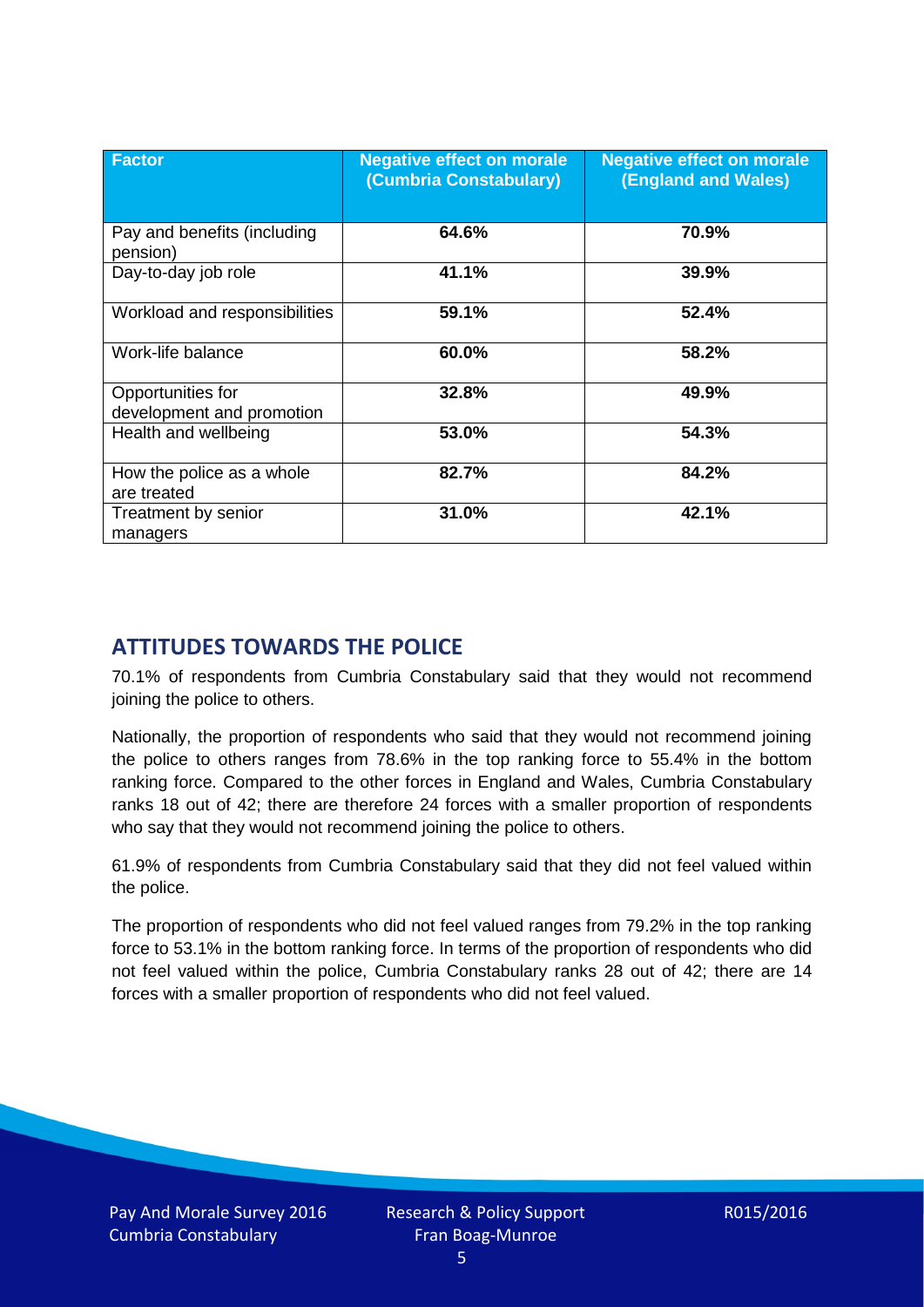|                                                           | 2016  | 2015  |
|-----------------------------------------------------------|-------|-------|
| would<br>not<br>recommend joining<br>the police to others | 70.1% | 81.9% |
| I do not feel valued<br>in the police                     | 61.9% | 81.9% |

For the service as a whole, the proportion of respondents in 2016 who said that they would not recommend joining the police to others was 69.9%. In 2015, 76.3% of respondents said that they would not recommend joining the police. The difference between 2016 and 2015 is statistically significant<sup>[4](#page-5-0)</sup>.

Across the police service as a whole, 67.3% of respondents said that they did not feel valued; compared to 74.7% of respondents in last year's survey. A significantly smaller proportion of respondents did not feel valued this year compared to 201[5](#page-5-1)<sup>5</sup>.

#### *Proportion of respondents who would not recommend the police to others compared to national average in 2016*



<span id="page-5-1"></span><span id="page-5-0"></span> $4$  Z = 19.6, p < 0.001  $5$  Z = 22.1, p < 0.001

Pay And Morale Survey 2016 Cumbria Constabulary

Research & Policy Support Fran Boag-Munroe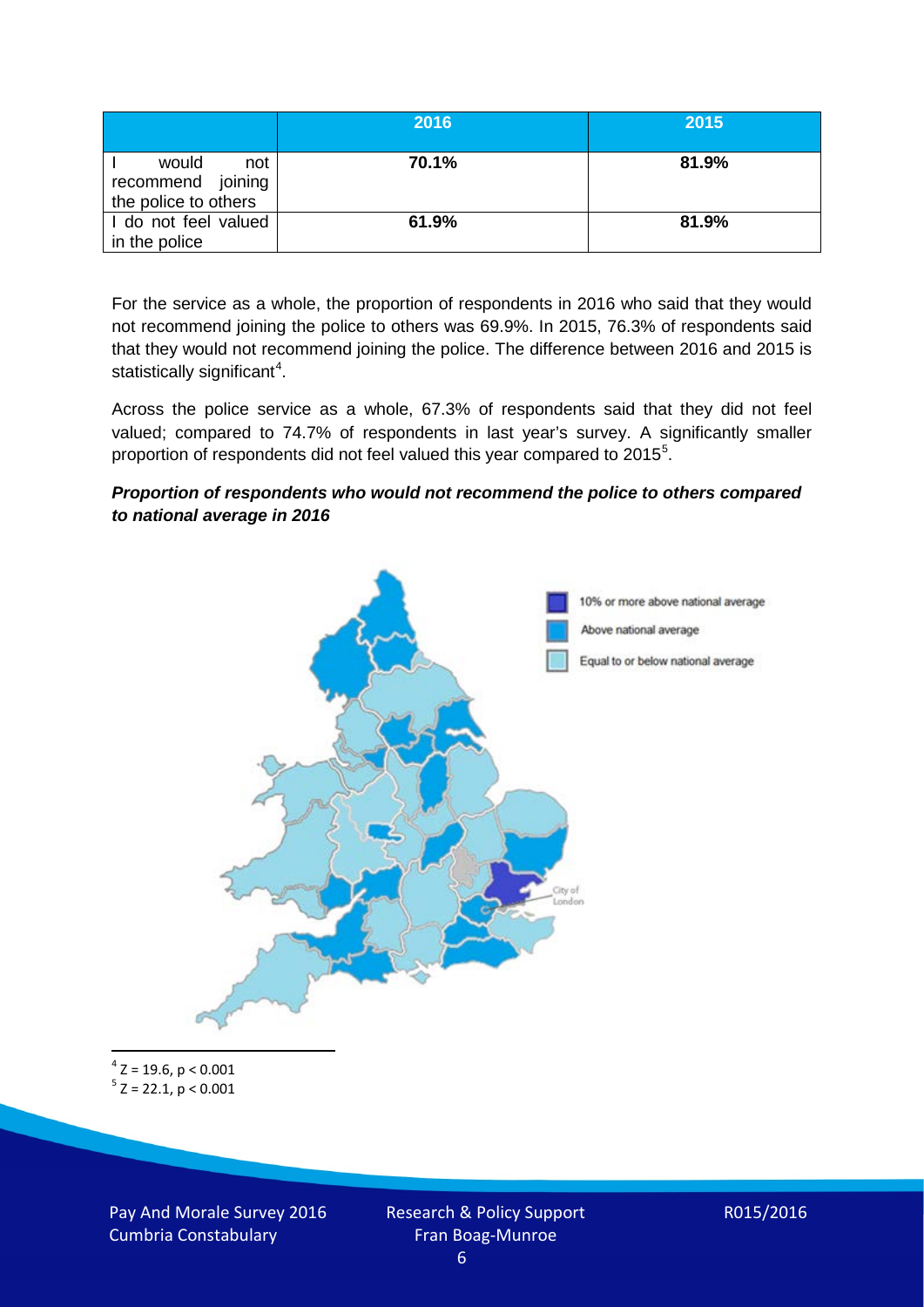# **INTENTION TO LEAVE**

11.3% of respondents from Cumbria Constabulary told us that they intend to leave the police service within two years. A further 22.8% of respondents said that they currently do not know what their intentions are with regards to staying in or leaving the police.

The proportion of respondents who planned to leave the police ranged from 21.5% at the top ranking force to 4.5% at the bottom ranking force. In terms of the proportion of respondents intending to leave, Cumbria Constabulary ranks 15 out of 42 forces, meaning that there are 27 forces with a smaller proportion of respondents intending to leave within two years.

Comparison of 2016 and 2015 figures for intention to leave in Cumbria Constabulary are provided in the table below.

|                                                | 2016  | 2015  |
|------------------------------------------------|-------|-------|
| Intend to leave the police<br>within two years | 11.3% | 20.5% |

For the service as a whole, 11.8% of respondents planned to leave the police service within two years; in 2015, 15.6% of respondents said that they intended to leave within two years. A significantly smaller proportion of respondents intended to leave the police service in 2015 compared to 201[6](#page-6-0)<sup>6</sup>.

<span id="page-6-0"></span> $6$  Z = 15.2, p < 0.001

Pay And Morale Survey 2016 Cumbria Constabulary

Research & Policy Support Fran Boag-Munroe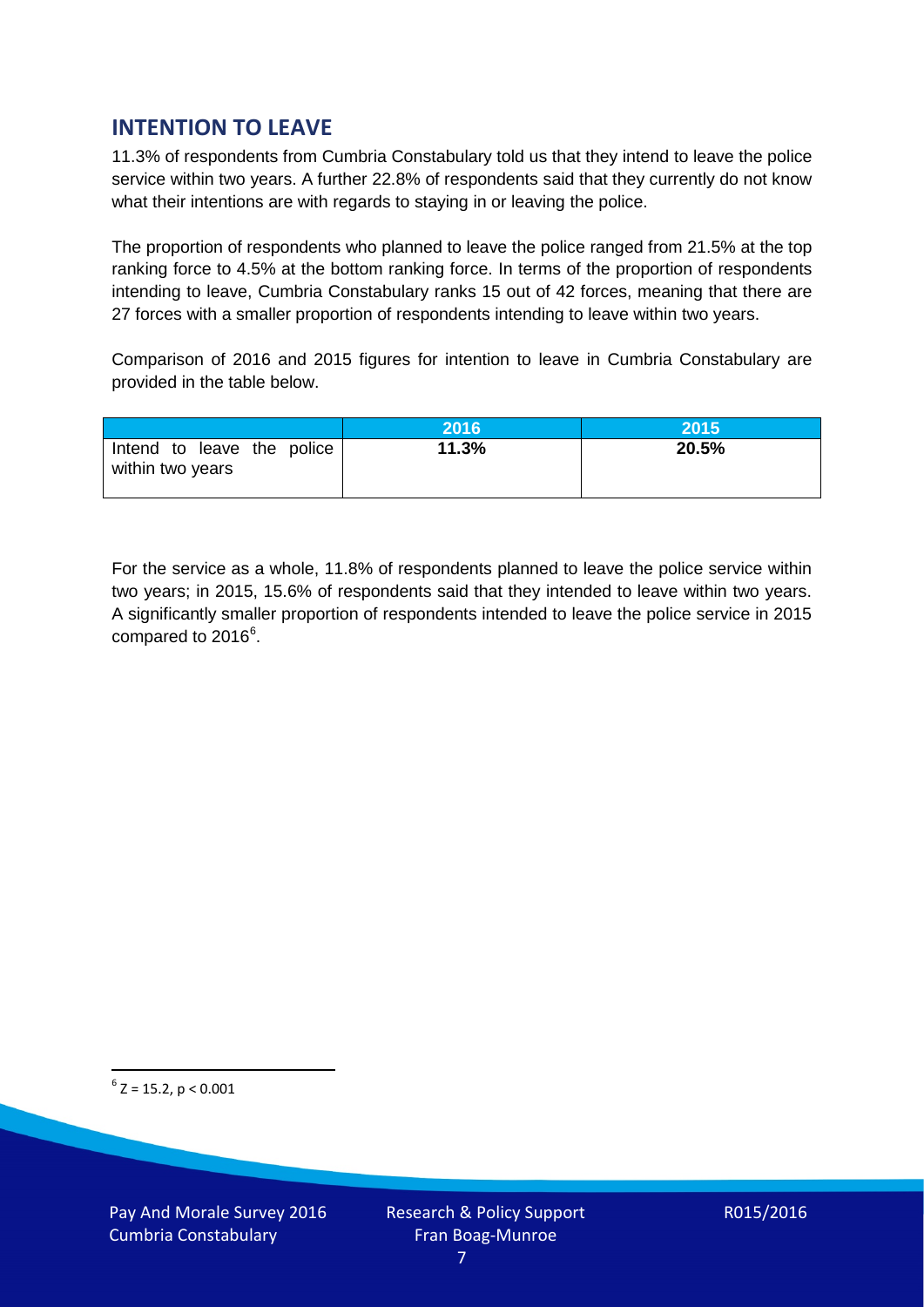*Proportion of respondents intending to leave the police within two years compared to national average in 2016*



### *REASONS FOR INTENDING TO LEAVE THE POLICE SERVICE*

Respondents who had said they intended to leave were asked to indicate the reasons behind this intention. The table below shows the proportion of respondents in Cumbria Constabulary who said that a particular factor has had a major effect on their intention to leave, compared to the national average.

Please be aware that respondents were able to choose more than one option therefore the figures provide below will not add up to 100%.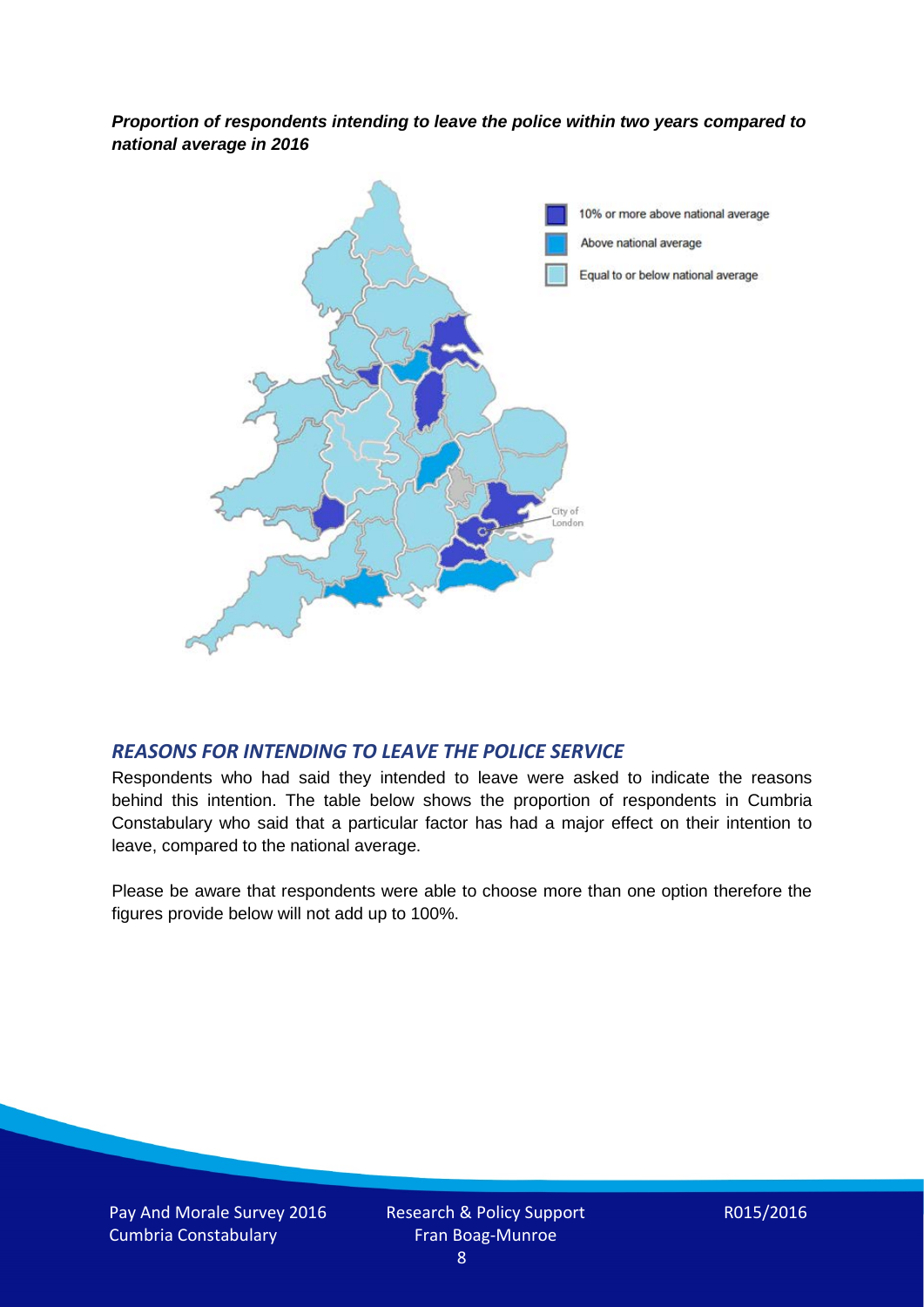| <b>Factor</b>                                          | <b>Major effect on intention to</b><br><b>leave (Cumbria</b><br><b>Constabulary</b> ) | <b>Major effect on intention to</b><br>leave (England and Wales) |
|--------------------------------------------------------|---------------------------------------------------------------------------------------|------------------------------------------------------------------|
| The impact of your job on<br>your family/personal life | 56.3%                                                                                 | 57.2%                                                            |
| Your morale                                            | 77.1%                                                                                 | 81.7%                                                            |
| Your opportunities for<br>development and promotion    | 29.2%                                                                                 | 49.1%                                                            |
| Your pay and benefits                                  | 39.6%                                                                                 | 67.6%                                                            |
| Better job opportunities<br>outside of the Police      | 39.6%                                                                                 | 59.2%                                                            |
| The impact of the job on your<br>health and wellbeing  | 70.8%                                                                                 | 69.4%                                                            |
| Dissatisfaction with your day-<br>to-day job role      | 37.5%                                                                                 | 43.6%                                                            |
| Your workload and<br>responsibilities                  | 43.8%                                                                                 | 41.8%                                                            |
| How the police was a whole<br>are treated              | 66.7%                                                                                 | 77.6%                                                            |
| Your treatment by senior<br>managers                   | 25.0%                                                                                 | 43.7%                                                            |

# **PAY AND BENEFITS**

71.8% of respondents from Cumbria Constabulary told us that they do not feel that they are paid fairly for the responsibilities they have within their job.

Across England and Wales, the proportion of respondents who feel that they are not paid fairly for their responsibilities ranges from 80.8% at the top ranking force to 63.0% at the bottom ranking force. Cumbria Constabulary ranks 28 out of 42 forces; there are 14 forces with a smaller proportion of respondents who say that they are not fairly paid for the responsibilities within their job.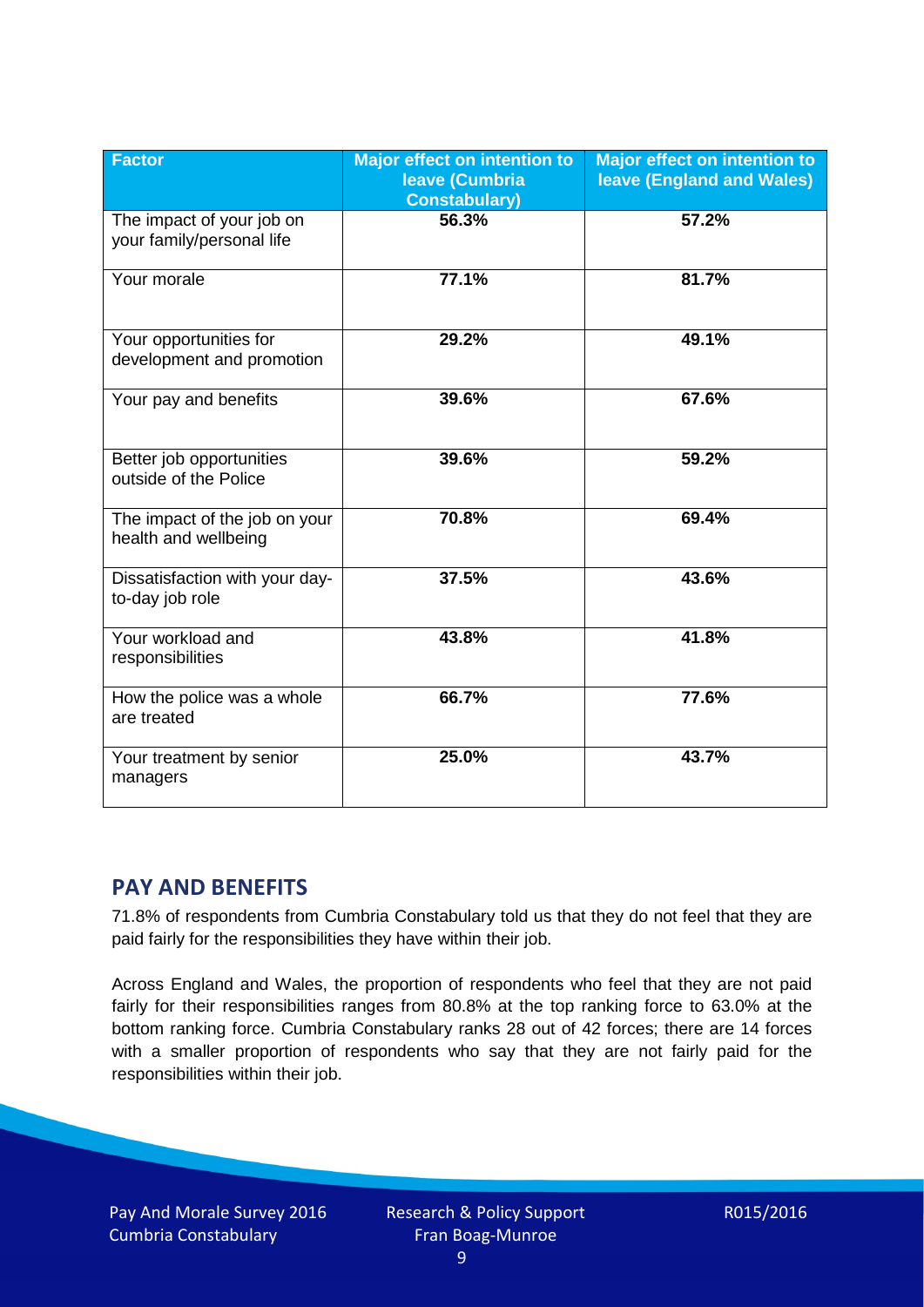61.8% of respondents from Cumbria Constabulary said that they are dissatisfied with their overall remuneration (including basic pay and allowances) and 62.6% said that they are dissatisfied with their pensions.

Nationally, The proportion of respondents who are dissatisfied with their overall remuneration ranges from 74.2% at the top ranking force to 50.9% at the bottom ranking force. In terms of respondents reporting dissatisfaction with their remuneration, Cumbria Constabulary ranks 27 out of 42 forces, meaning that there are 15 forces with a smaller proportion of respondents who are dissatisfied with their remuneration.

Pension dissatisfaction ranges from 71.5% at the top ranking force to 55.5% at the bottom ranking force. Cumbria Constabulary ranks 25 out of 42 forces for this indicator; therefore there are 17 forces with a smaller proportion of respondents who are dissatisfied with their pension.

|                                                                         | 2016  | 2015  |
|-------------------------------------------------------------------------|-------|-------|
| Do not feel fairly paid for the<br>responsibilities within their<br>job | 71.8% | 70.8% |
| Dissatisfied with total<br>remuneration                                 | 61.8% | 61.1% |
| Dissatisfied with pension                                               | 62.6% | 67.1% |

Nationally, 74.4% of respondents said that they were not paid fairly for the responsibilities they have within their job; this proportion was 70.3% in 2015. A significantly larger proportion of respondents said that they were not paid fairly for their responsibilities this year compared to last year<sup>[7](#page-9-0)</sup>.

The proportion of respondents across the police service as a whole who were dissatisfied with their remuneration was 66.7%; this compares to 62.7% in 2015. The difference between

<span id="page-9-0"></span> $7$  Z=12.5, p < 0.001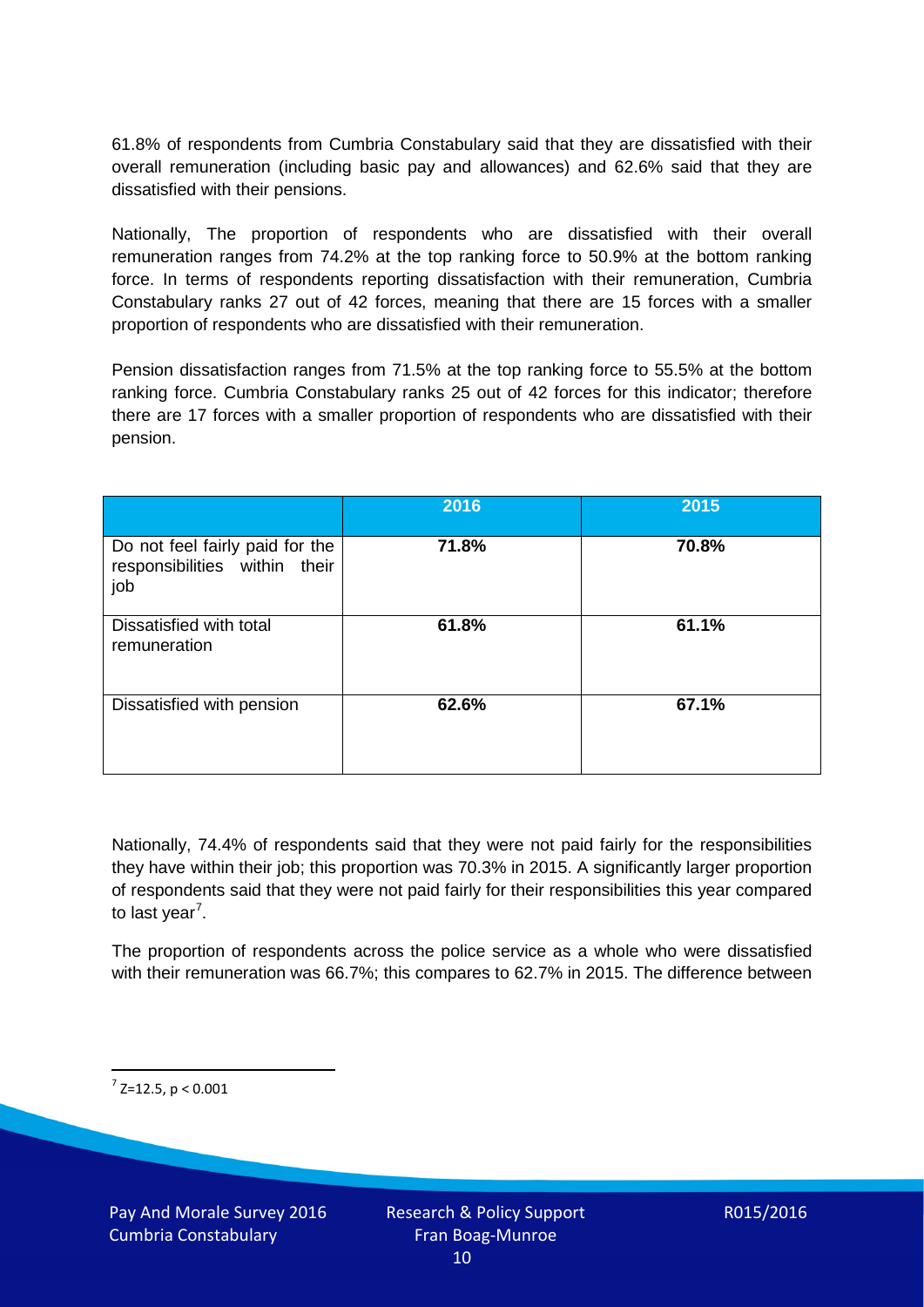the proportion of respondents who were dissatisfied with their overall remuneration in 2016 and 2015 was statistically significant<sup>[8](#page-10-0)</sup>.

Across England and Wales, the proportion of respondents who were dissatisfied with their pension in 2016 was 66.6%; this proportion was 68.9% in 2015. A significantly smaller proportion of respondents were dissatisfied with their pension this year compared to last year<sup>[9](#page-10-1)</sup>.

#### *Proportion of respondents who do not feel fairly paid for the responsibilities within their job compared to national average in 2016*



<span id="page-10-1"></span><span id="page-10-0"></span> $8$  Z = 11.4, p < 0.001  $9^{\circ}$  Z = 6.7 p < 0.001

Pay And Morale Survey 2016 Cumbria Constabulary

Research & Policy Support Fran Boag-Munroe 11

R015/2016